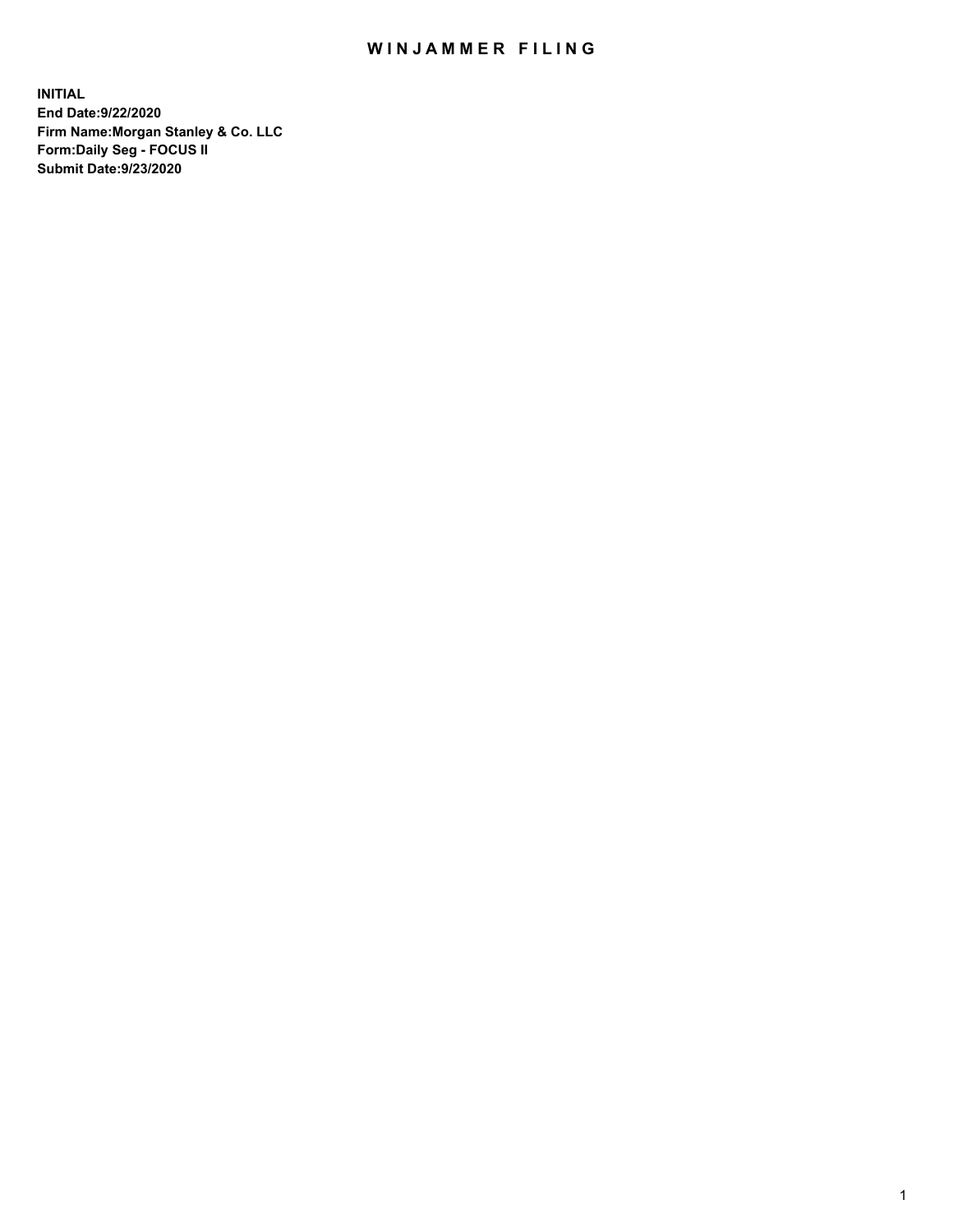**INITIAL End Date:9/22/2020 Firm Name:Morgan Stanley & Co. LLC Form:Daily Seg - FOCUS II Submit Date:9/23/2020 Daily Segregation - Cover Page**

| Name of Company                                                                                                                                                                                                                                                                                                                | Morgan Stanley & Co. LLC                               |
|--------------------------------------------------------------------------------------------------------------------------------------------------------------------------------------------------------------------------------------------------------------------------------------------------------------------------------|--------------------------------------------------------|
| <b>Contact Name</b>                                                                                                                                                                                                                                                                                                            | <b>Ikram Shah</b>                                      |
| <b>Contact Phone Number</b>                                                                                                                                                                                                                                                                                                    | 212-276-0963                                           |
| <b>Contact Email Address</b>                                                                                                                                                                                                                                                                                                   | Ikram.shah@morganstanley.com                           |
| FCM's Customer Segregated Funds Residual Interest Target (choose one):<br>a. Minimum dollar amount: ; or<br>b. Minimum percentage of customer segregated funds required:% ; or<br>c. Dollar amount range between: and; or<br>d. Percentage range of customer segregated funds required between: % and %.                       | 235,000,000<br><u>0</u><br>00<br>0 <sub>0</sub>        |
| FCM's Customer Secured Amount Funds Residual Interest Target (choose one):<br>a. Minimum dollar amount: ; or<br>b. Minimum percentage of customer secured funds required:% ; or<br>c. Dollar amount range between: and; or<br>d. Percentage range of customer secured funds required between:% and%.                           | 140,000,000<br><u>0</u><br><u>00</u><br>0 <sub>0</sub> |
| FCM's Cleared Swaps Customer Collateral Residual Interest Target (choose one):<br>a. Minimum dollar amount: ; or<br>b. Minimum percentage of cleared swaps customer collateral required:% ; or<br>c. Dollar amount range between: and; or<br>d. Percentage range of cleared swaps customer collateral required between:% and%. | 92,000,000<br><u>0</u><br><u>00</u><br>00              |

Attach supporting documents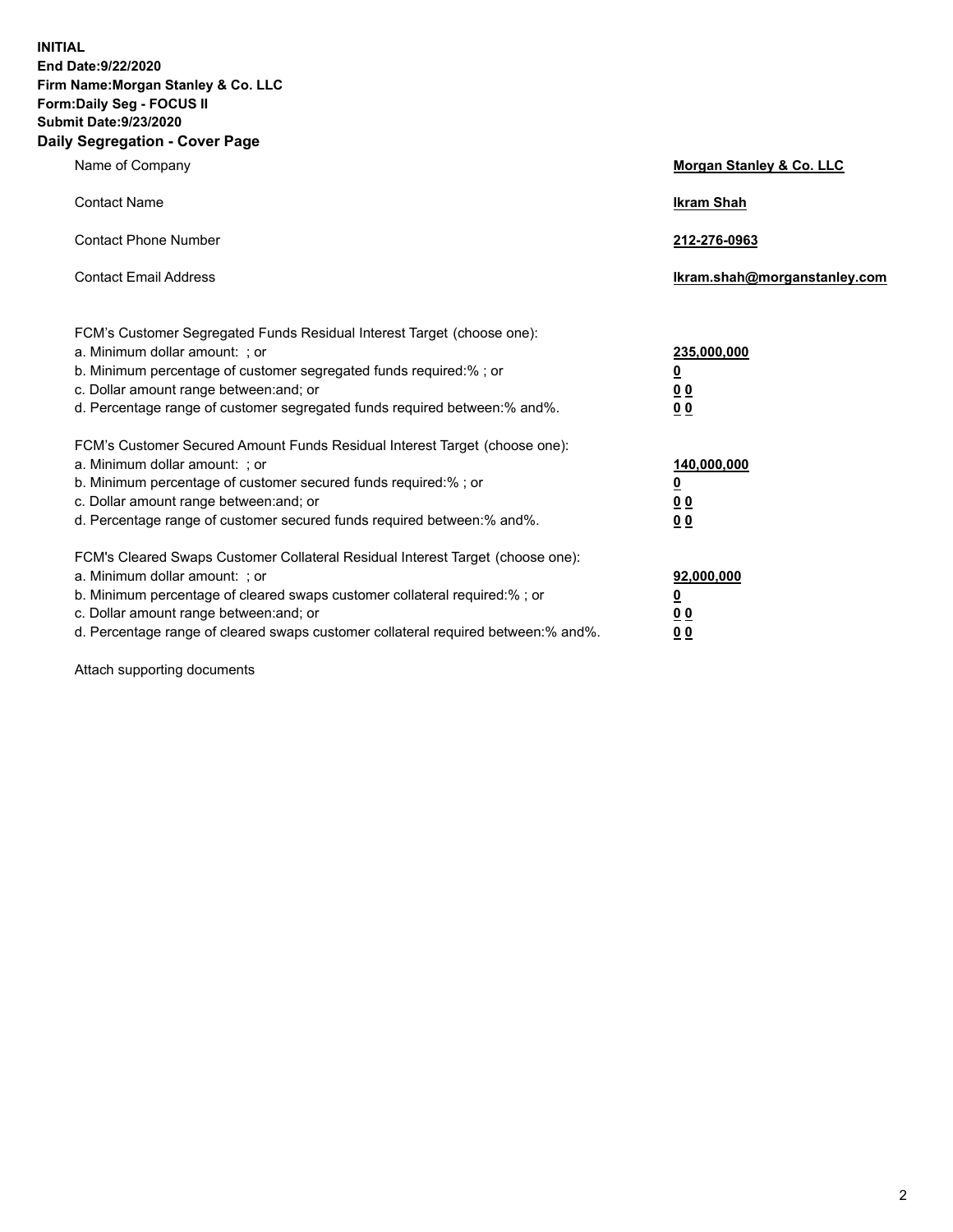|          | <b>INITIAL</b><br>End Date:9/22/2020<br>Firm Name: Morgan Stanley & Co. LLC<br>Form: Daily Seg - FOCUS II<br><b>Submit Date: 9/23/2020</b><br><b>Daily Segregation - Secured Amounts</b> |                                              |
|----------|------------------------------------------------------------------------------------------------------------------------------------------------------------------------------------------|----------------------------------------------|
|          | Foreign Futures and Foreign Options Secured Amounts                                                                                                                                      |                                              |
|          | Amount required to be set aside pursuant to law, rule or regulation of a foreign<br>government or a rule of a self-regulatory organization authorized thereunder                         | $0$ [7305]                                   |
| 1.       | Net ledger balance - Foreign Futures and Foreign Option Trading - All Customers<br>A. Cash                                                                                               | 4,677,121,077 [7315]                         |
|          | B. Securities (at market)                                                                                                                                                                | 2,769,742,639 [7317]                         |
| 2.<br>3. | Net unrealized profit (loss) in open futures contracts traded on a foreign board of trade<br>Exchange traded options                                                                     | 166,302,313 [7325]                           |
|          | a. Market value of open option contracts purchased on a foreign board of trade                                                                                                           | 13,826,319 [7335]                            |
|          | b. Market value of open contracts granted (sold) on a foreign board of trade                                                                                                             | -17,960,543 [7337]                           |
| 4.       | Net equity (deficit) (add lines 1.2. and 3.)                                                                                                                                             | 7,609,031,805 [7345]                         |
| 5.       | Account liquidating to a deficit and account with a debit balances - gross amount                                                                                                        | 18,389,644 [7351]                            |
|          | Less: amount offset by customer owned securities                                                                                                                                         | -16,042,049 [7352] 2,347,595<br>[7354]       |
| 6.       | Amount required to be set aside as the secured amount - Net Liquidating Equity<br>Method (add lines 4 and 5)                                                                             | 7,611,379,400 [7355]                         |
| 7.       | Greater of amount required to be set aside pursuant to foreign jurisdiction (above) or line<br>6.                                                                                        | 7,611,379,400 [7360]                         |
|          | FUNDS DEPOSITED IN SEPARATE REGULATION 30.7 ACCOUNTS                                                                                                                                     |                                              |
| 1.       | Cash in banks                                                                                                                                                                            |                                              |
|          | A. Banks located in the United States                                                                                                                                                    | 710,175,804 [7500]                           |
|          | B. Other banks qualified under Regulation 30.7                                                                                                                                           | 627,985,459 [7520] 1,338,161,263             |
|          |                                                                                                                                                                                          | [7530]                                       |
| 2.       | Securities                                                                                                                                                                               |                                              |
|          | A. In safekeeping with banks located in the United States                                                                                                                                | 530,505,032 [7540]                           |
| 3.       | B. In safekeeping with other banks qualified under Regulation 30.7<br>Equities with registered futures commission merchants                                                              | 0 [7560] 530,505,032 [7570]                  |
|          | A. Cash                                                                                                                                                                                  | 26,624,231 [7580]                            |
|          | <b>B.</b> Securities                                                                                                                                                                     | $0$ [7590]                                   |
|          | C. Unrealized gain (loss) on open futures contracts                                                                                                                                      | 278,986 [7600]                               |
|          | D. Value of long option contracts                                                                                                                                                        | $0$ [7610]                                   |
|          | E. Value of short option contracts                                                                                                                                                       | 0 [7615] 26,903,217 [7620]                   |
| 4.       | Amounts held by clearing organizations of foreign boards of trade                                                                                                                        |                                              |
|          | A. Cash                                                                                                                                                                                  | $0$ [7640]                                   |
|          | <b>B.</b> Securities                                                                                                                                                                     | $0$ [7650]                                   |
|          | C. Amount due to (from) clearing organization - daily variation                                                                                                                          | $0$ [7660]                                   |
|          | D. Value of long option contracts                                                                                                                                                        | $0$ [7670]                                   |
|          | E. Value of short option contracts                                                                                                                                                       | 0 [7675] 0 [7680]                            |
| 5.       | Amounts held by members of foreign boards of trade<br>A. Cash                                                                                                                            |                                              |
|          | <b>B.</b> Securities                                                                                                                                                                     | 3,530,548,161 [7700]<br>2,239,237,606 [7710] |
|          | C. Unrealized gain (loss) on open futures contracts                                                                                                                                      | 166,023,328 [7720]                           |
|          | D. Value of long option contracts                                                                                                                                                        | 13,826,319 [7730]                            |
|          | E. Value of short option contracts                                                                                                                                                       | -17,960,543 [7735] 5,931,674,871             |
|          |                                                                                                                                                                                          | [7740]                                       |
| 6.       | Amounts with other depositories designated by a foreign board of trade                                                                                                                   | $0$ [7760]                                   |
| 7.       | Segregated funds on hand                                                                                                                                                                 | $0$ [7765]                                   |
| 8.       | Total funds in separate section 30.7 accounts                                                                                                                                            | 7,827,244,383 [7770]                         |
| 9.       | Excess (deficiency) Set Aside for Secured Amount (subtract line 7 Secured Statement<br>Page 1 from Line 8)                                                                               | 215,864,983 [7380]                           |

- 10. Management Target Amount for Excess funds in separate section 30.7 accounts **140,000,000** [7780]
- 11. Excess (deficiency) funds in separate 30.7 accounts over (under) Management Target **75,864,983** [7785]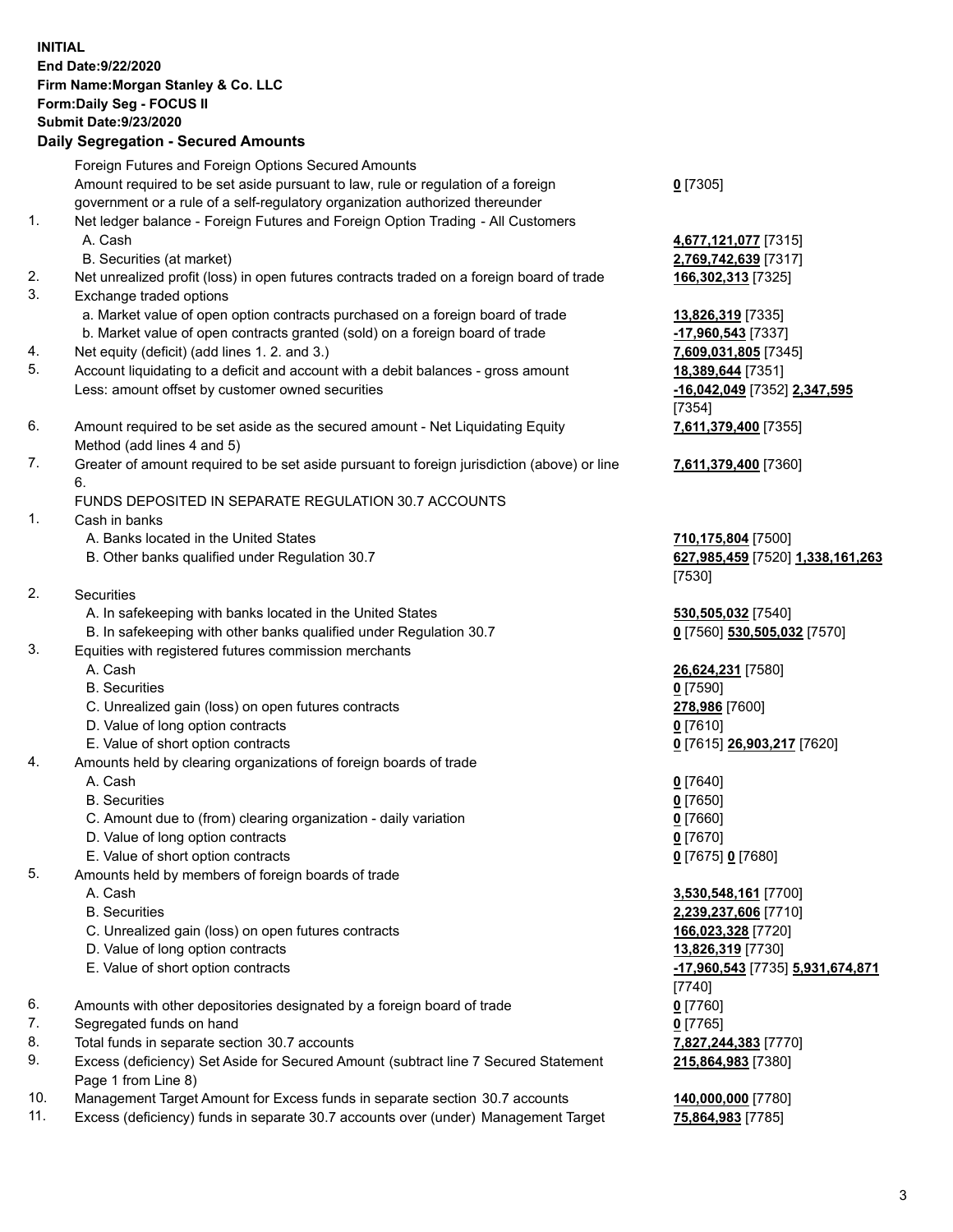|                | <b>INITIAL</b>                                                                                                |                                              |
|----------------|---------------------------------------------------------------------------------------------------------------|----------------------------------------------|
|                | End Date: 9/22/2020                                                                                           |                                              |
|                | Firm Name: Morgan Stanley & Co. LLC                                                                           |                                              |
|                | Form: Daily Seg - FOCUS II                                                                                    |                                              |
|                | <b>Submit Date: 9/23/2020</b>                                                                                 |                                              |
|                | Daily Segregation - Segregation Statement                                                                     |                                              |
|                | SEGREGATION REQUIREMENTS(Section 4d(2) of the CEAct)                                                          |                                              |
| 1 <sub>1</sub> |                                                                                                               |                                              |
|                | Net ledger balance<br>A. Cash                                                                                 |                                              |
|                |                                                                                                               | 16,830,985,065 [7010]                        |
| 2.             | B. Securities (at market)                                                                                     | 8,830,240,698 [7020]                         |
| 3.             | Net unrealized profit (loss) in open futures contracts traded on a contract market<br>Exchange traded options | -1,716,580 [7030]                            |
|                | A. Add market value of open option contracts purchased on a contract market                                   |                                              |
|                | B. Deduct market value of open option contracts granted (sold) on a contract market                           | 437,477,447 [7032]                           |
| 4.             | Net equity (deficit) (add lines 1, 2 and 3)                                                                   | -355,735,889 [7033]<br>25,741,250,741 [7040] |
| 5.             | Accounts liquidating to a deficit and accounts with                                                           |                                              |
|                | debit balances - gross amount                                                                                 | 144, 152, 178 [7045]                         |
|                | Less: amount offset by customer securities                                                                    | -143,163,080 [7047] 989,098 [7050]           |
| 6.             | Amount required to be segregated (add lines 4 and 5)                                                          | 25,742,239,839 [7060]                        |
|                | FUNDS IN SEGREGATED ACCOUNTS                                                                                  |                                              |
| 7.             | Deposited in segregated funds bank accounts                                                                   |                                              |
|                | A. Cash                                                                                                       | 3,789,617,963 [7070]                         |
|                | B. Securities representing investments of customers' funds (at market)                                        | $0$ [7080]                                   |
|                | C. Securities held for particular customers or option customers in lieu of cash (at                           | 1,135,853,093 [7090]                         |
|                | market)                                                                                                       |                                              |
| 8.             | Margins on deposit with derivatives clearing organizations of contract markets                                |                                              |
|                | A. Cash                                                                                                       | 13,184,987,798 [7100]                        |
|                | B. Securities representing investments of customers' funds (at market)                                        | $0$ [7110]                                   |
|                | C. Securities held for particular customers or option customers in lieu of cash (at                           | 7,694,387,605 [7120]                         |
|                | market)                                                                                                       |                                              |
| 9.             | Net settlement from (to) derivatives clearing organizations of contract markets                               | 232,267,631 [7130]                           |
| 10.            | Exchange traded options                                                                                       |                                              |
|                | A. Value of open long option contracts                                                                        | 437,477,447 [7132]                           |
|                | B. Value of open short option contracts                                                                       | -355,735,889 [7133]                          |
| 11.            | Net equities with other FCMs                                                                                  |                                              |
|                | A. Net liquidating equity                                                                                     | 9,288,655 [7140]                             |
|                | B. Securities representing investments of customers' funds (at market)                                        | $0$ [7160]                                   |
|                | C. Securities held for particular customers or option customers in lieu of cash (at                           | $0$ [7170]                                   |
|                | market)                                                                                                       |                                              |
| 12.            | Segregated funds on hand                                                                                      | $0$ [7150]                                   |
| 13.            | Total amount in segregation (add lines 7 through 12)                                                          | 26,128,144,303 [7180]                        |
| 14.            | Excess (deficiency) funds in segregation (subtract line 6 from line 13)                                       | 385,904,464 [7190]                           |
| 15.            | Management Target Amount for Excess funds in segregation                                                      | 235,000,000 [7194]                           |
| 16.            | Excess (deficiency) funds in segregation over (under) Management Target Amount                                | 150,904,464 [7198]                           |

16. Excess (deficiency) funds in segregation over (under) Management Target Amount Excess